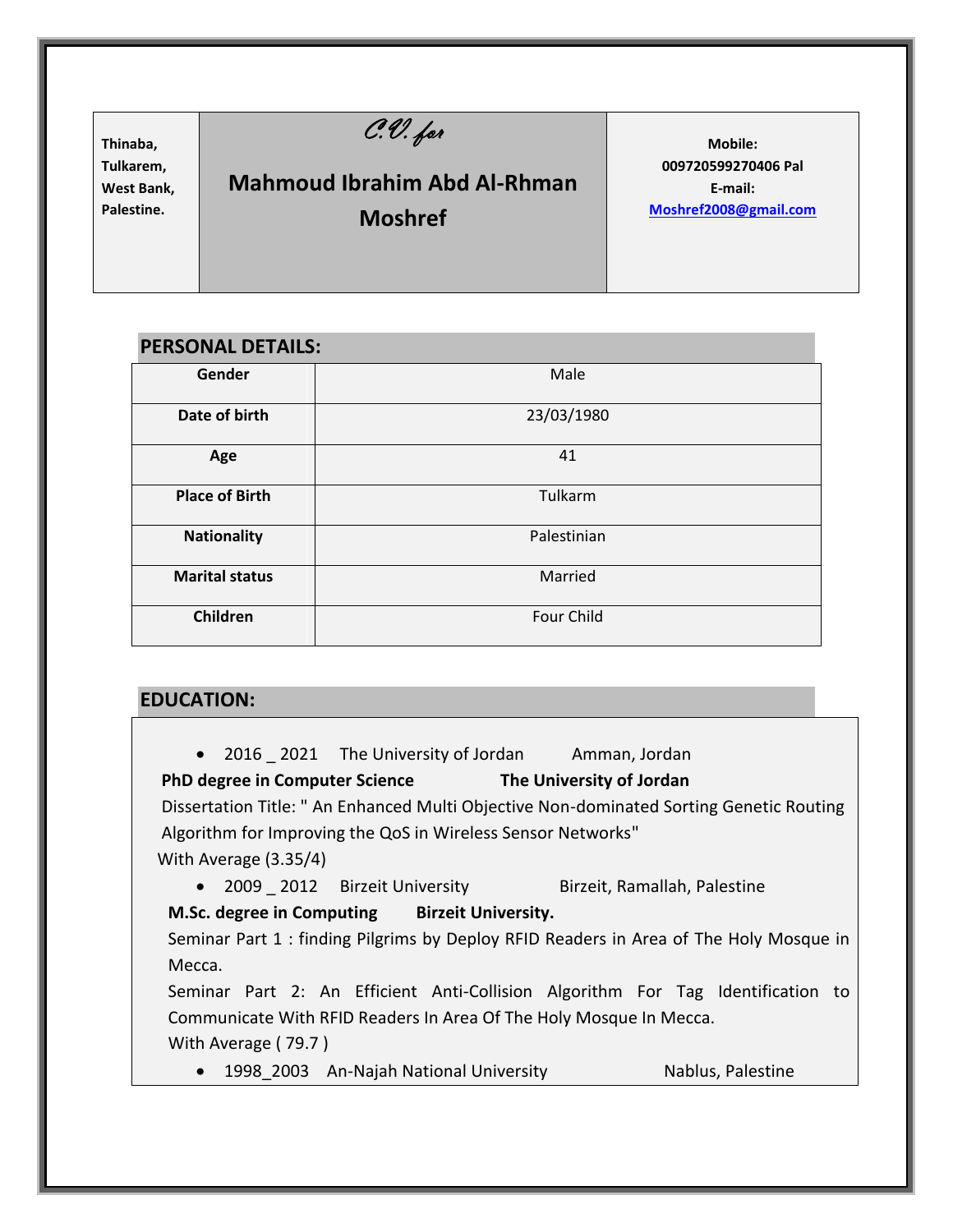**B.Sc. degree in Computer Science An-Najah National University.**

 **With Average (73.2)**

1997\_1998 Al- Fadlia Secondary Boys School Tulkarm, Palestine

**With Average (81.4)**

### **PROFESSIONAL EXPERIENCES:**

- 2004 Until Now, Working as (IT) teacher in Abd Al-Rhem Mohammed Higher Secondary School in directorate of Education Tulkarem. ( Palestinian Ministry Of Education).
- 2012 2013, Working as " Part time" Instructor in Al-Quds Open University, Bedya Services Study Center, Salfeet Branch.
- 2016 2017, Working as Part time instructor in Palestine Technical University ( Kadoorei), Tulkarem.

## **LANGUAGES:**

**Arabic**: native fluency.

**English**: good in speaking, good writing.

#### **TEACHING IN UNIVIRSITES**

- **JAVA Programing for first year / Computer Engineering students**
- **ARDINO Programing for second year/ Computer Engineering students**
- **Network Programing for fourth year / Computer Engineering students**
- **Very high speed integration circuit Hardware Description Language (VHDL) for fourth your / Computer Engineering students**
- **Computer Principles, and Skills for first year / IT students**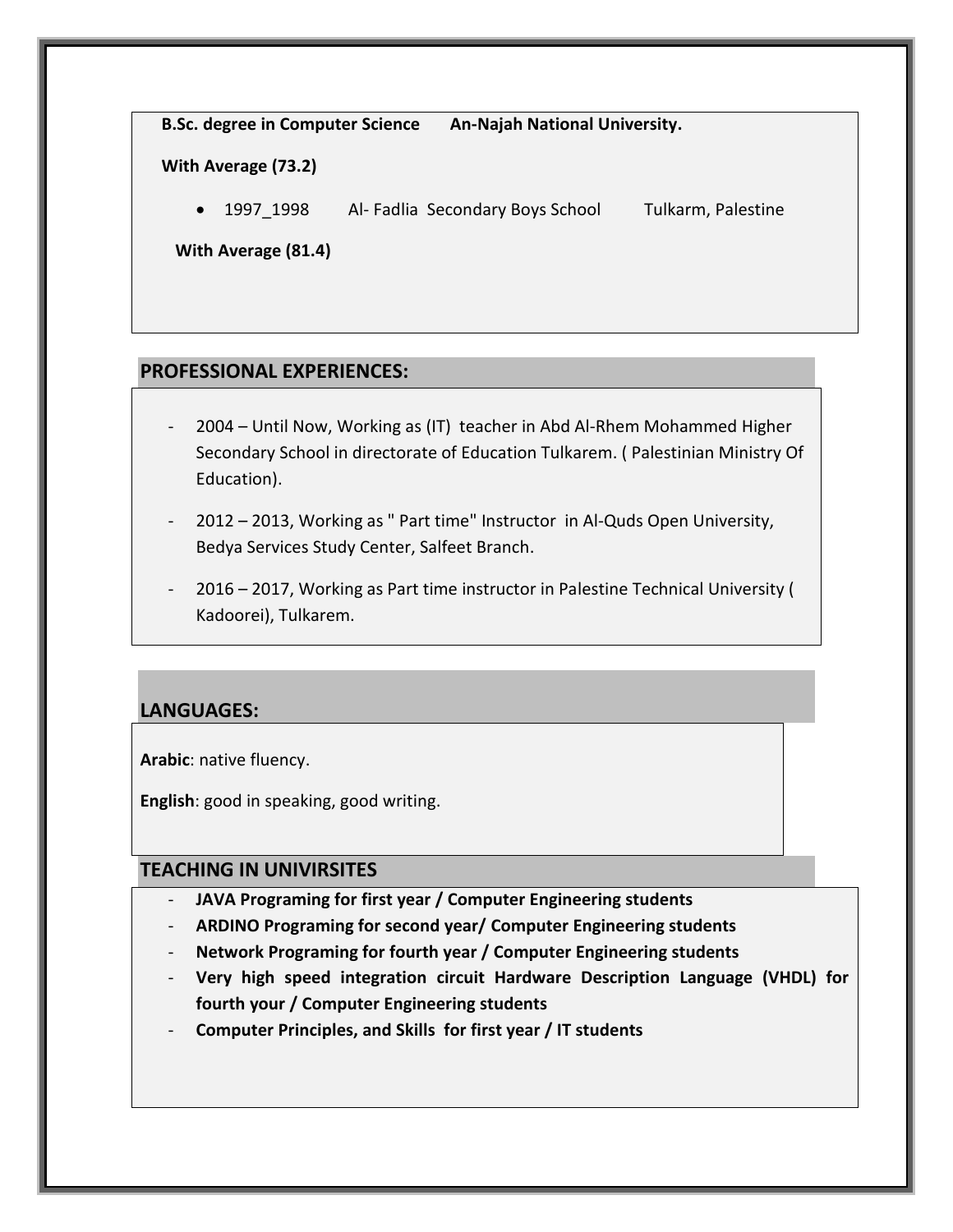### **SKILLS:**

- **\* Using Matlab Tools.**
- **\* Using Photoshop, Adobe Photoshop Programs.**
- **\* C/C++/Java Programming.**
- **\*Python Programming**
- **\* SQL server 2005, 2008 Programming.**
- **\* Web Application Development ( Using PHP, ASP.NET, HTML, Java Script)**
- **\* Assembly Programming.**
- **\* Working with Internet and its application.**
- **\* Visual Basic 6 , Visual Basic.net, Visual C++**
- **\* Good using for Word / Excel / Power Point programs.**
- **\* Can using UML Tools.**
- **\*Can built ORM model using ORM Tools ( NORMA).**
- **\* Can Teaching Data Structure Course.**
- **\* Can Teaching Data Base Systems Course.**
- **\*Can Teaching Software Quality Assurance Course.**
- **\* Can Teaching Web Services Course.**
- **\* Can Teaching User Interface Design ( GUI) Course.**
- **\* Can Teaching Network System Course.**
- **\* Can Teaching Network Labs Course.**
- **\* Can Teaching Wireless Sensor Network & WSN Security Course.**
- **\* Can Teaching Internet of Things & IoT Security Course.**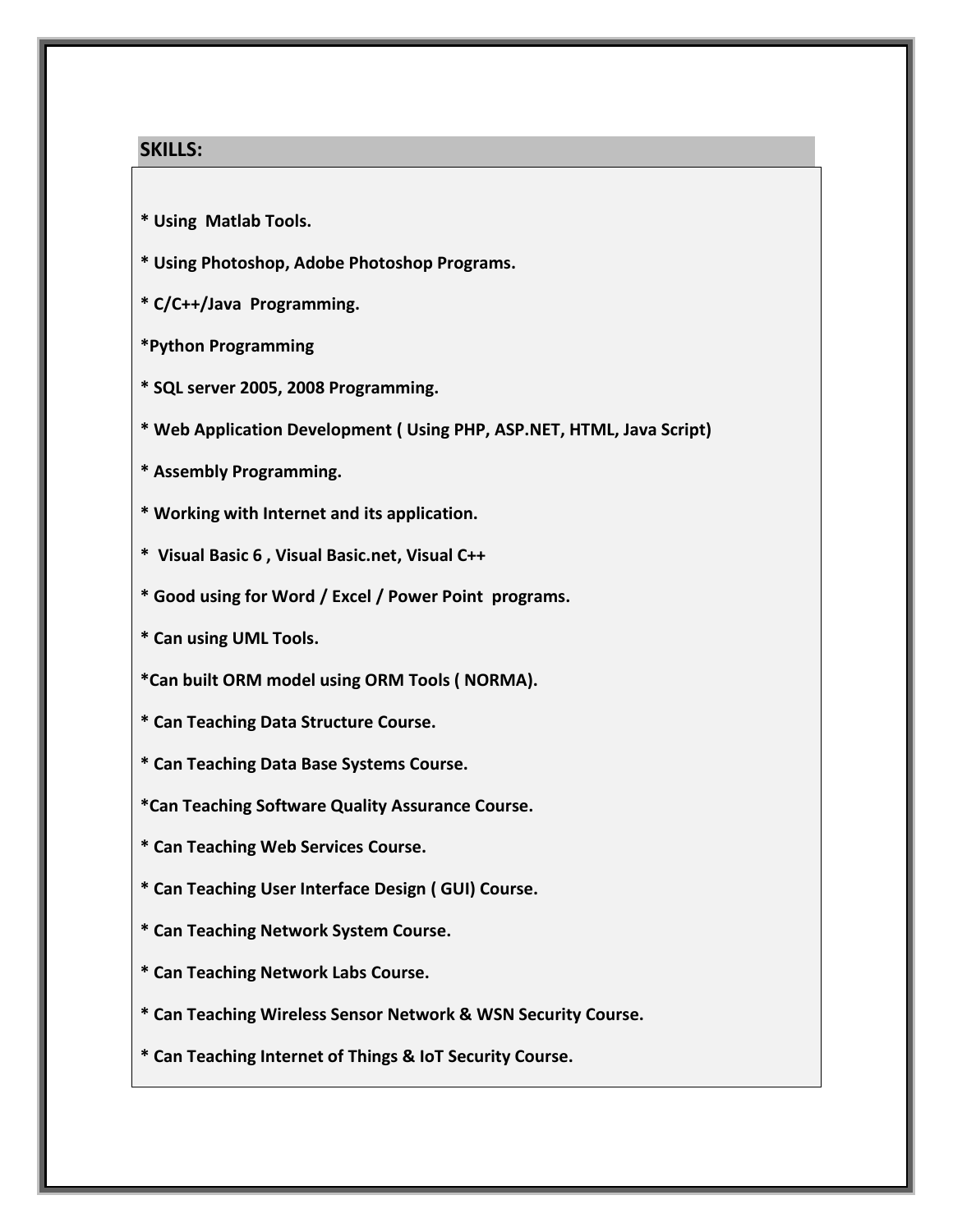## **Publications:**

- Sherin Hijazi, **Mahmoud Moshref**, Saleh Al-Sharaeh, " Enhanced AODV Protocol for Detection and Prevention of Blackhole Attack in Mobile Ad Hoc Network", International Journal of Computers & Technology, ISSN 2277- 3061, February, 2017.

- **Mahmoud Moshref**, " Improved Anti-Collision Algorithm for Tag Identification in Future Internet of Things", I. J. Computer Network and Information Security, 2017, 3, 11-20 Published Online March 2017 in MECS.

- Amjad Hudaib, **Mahmoud Moshref**, " Survey in software Reliability Growth Models: Parameter Estimation and Models Ranking", International Journal of Computer Systems (ISSN: 2394-1065), Volume 05– Issue 05, May, 2018.

- **Mahmoud Moshref**, Rizik Al-Sayyad, " Developing Ontology Approach Using Software Tool to Improve Data Visualization (Case Study: Computer Network)", I.J. Modern Education and Computer Science, 2019, 4, 32-39 Published Online April 2019 in MECS, DOI: 10.5815/ijmecs.2019.04.04.

- **Mahmoud Moshref**, Rizik Al-Sayyad, Saleh Al-Sharaeh, " Multi-objective Optimization Algorithms for Wireless Sensor Network: A Comprehensive Survey", Journal of Theoretical and Applied Information Technology, 31th July 2020 Issue 14 Vol 98.

- **Mahmoud Moshref**, Rizik Al-Sayyed, and Saleh Al-Sharaeh, " An Enhanced Multi-Objective NonDominated Sorting Genetic Routing Algorithm for Improving the QoS in Wireless Sensor Networks", in *IEEE Access*, vol. 9, pp. 76531-76531, 2021.

#### **REFERENCES:**

- Dr. Sherin Walied Mahmoud Hijazi, Prof. Assistant in applied computing Department , PTUK\_Khadouri , Palestine , 10-FEB-07, Mobile:0597131444

- Dr. Derar M. A. Eleyan, Associate Professor , PTUK\_Khadouri , Palestine , 20-OCT-